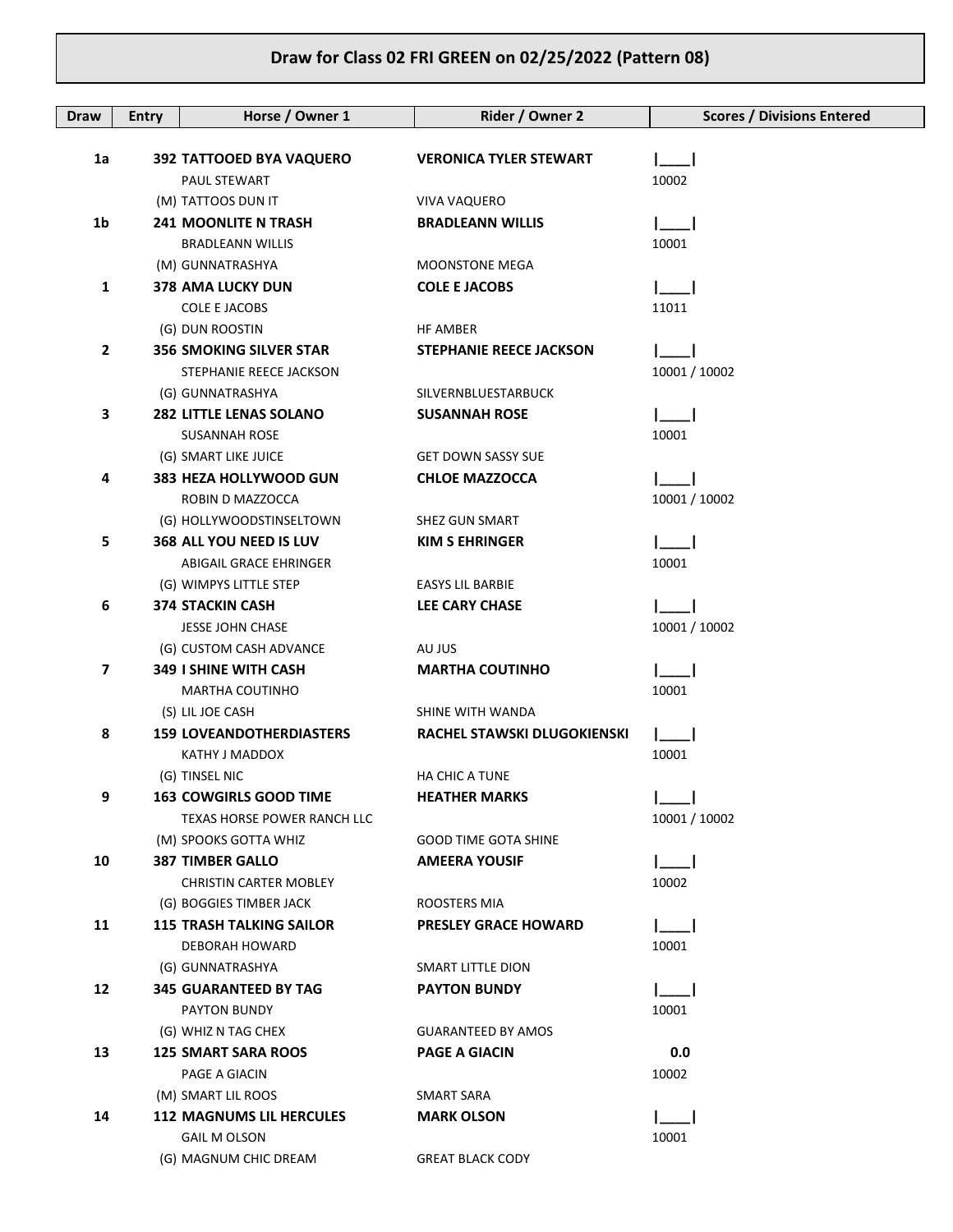## **Draw for Class 02 FRI GREEN on 02/25/2022 (Pattern 08)**

| Draw | <b>Entry</b> | Horse / Owner 1                                   | Rider / Owner 2                | <b>Scores / Divisions Entered</b> |
|------|--------------|---------------------------------------------------|--------------------------------|-----------------------------------|
|      |              |                                                   |                                |                                   |
| 15   |              | <b>219 HOLLY MAQ GUN</b>                          | <b>REBECCA SHANNON</b>         |                                   |
|      |              | REBECCA SHANNON                                   |                                | 10001                             |
|      |              | (G) HOLLYWOODSTINSELTOWN                          | <b>GUNNERS DOLL</b>            |                                   |
| 16   |              | <b>329 SKEETS OKIE PAUL</b>                       | <b>ADDISON SHEPHERD</b>        |                                   |
|      |              | <b>JOSH SHEPHERD</b>                              |                                | 10002                             |
|      |              | (M) SKEETS PEPPY                                  | <b>JOETTES OKIE PAUL</b>       |                                   |
| 17   |              | 237 DOWNTOWNBEVERLYBROWN                          | <b>KAYLIE M THOMAS</b>         |                                   |
|      |              | KAYLIE M THOMAS                                   |                                | 10002                             |
|      |              | (M) WIMPYS LITTLE STEP                            | ALL THATS DUN                  |                                   |
| 18   |              | <b>116 SUPER SPY GUY</b>                          | <b>CYNTHIA M SCHUETZ-SMITH</b> |                                   |
|      |              | CYNTHIA M SCHUETZ-SMITH                           |                                | 10002                             |
|      |              | (G) SPOOKS GOTTA RUN                              | SPRATS ELECTRICSPARK           |                                   |
| 19   |              | <b>239 DREAMING AT DAWN</b>                       | <b>ADDISON R SAWYER</b>        |                                   |
|      |              | <b>WAYNE MIZELLE</b>                              |                                | 10001                             |
|      |              | (M) MAGNUM CHIC DREAM                             | DUALIN AT DAWN                 |                                   |
| 20   |              | <b>361 GUNNEN DAT TWISTED</b>                     | <b>JEFFREY M JOHNSON</b>       |                                   |
|      |              | JEFFREY M JOHNSON                                 |                                | 10002                             |
|      |              | (M) DUNIT TWISTED<br><b>188 ANNIES LOADED GUN</b> | <b>GUNNEN FOR ROSES</b>        |                                   |
| 21   |              |                                                   | <b>BETHANY SIMS</b>            | 10001 / 10002                     |
|      |              | BETHANY SIMS<br>(M) CHICS LOADED GUN              | <b>SHINEY OAKLEY</b>           |                                   |
| 22   |              | <b>198 XTRA PRETTYCOCKTAIL</b>                    | <b>COURTNEY LEIGH SUSTAIRE</b> |                                   |
|      |              | <b>COURTNEY LEIGH SUSTAIRE</b>                    |                                | 10001 / 10002                     |
|      |              | (G) WIMPYNEEDSACOCKTAIL                           | PRETTYWHIZPRETTYDOES           |                                   |
| 23   |              | <b>284 XTRA GOTTA STEP</b>                        | <b>SUSANNAH ROSE</b>           |                                   |
|      |              | SUSANNAH ROSE                                     |                                | 10001                             |
|      |              | (S) WIMPYS LITTLE STEP                            | <b>GOTTA GIT YA DUN</b>        |                                   |
| 24   |              | <b>255 THELMAS LITTLE STEP</b>                    | <b>JEFF SIZELOVE</b>           |                                   |
|      |              | JEFF SIZELOVE                                     | JANET D SIZELOVE               | 10001                             |
|      |              | (M) WIMPYS LITTLE STEP                            | KACHINA OAK OLENA              |                                   |
| 25   |              | <b>338 A GUNNERS ENTERPRISE</b>                   | DANA MARIE RASCH               |                                   |
|      |              | <b>DANA MARIE RASCH</b>                           |                                | 10001 / 10002                     |
|      |              | (G) A SMART ENTERPRISE                            | <b>GUNNERS MOLL</b>            |                                   |
| 26   |              | <b>128 TRASHADUALLY</b>                           | <b>WESLEY TATE</b>             |                                   |
|      |              | <b>NATALIE TATE</b>                               |                                | 10001 / 10002                     |
|      |              | (G) MISTER NICADUAL                               | <b>GLENDAS SMOKEN TRASH</b>    |                                   |
| 27   |              | 271 LIL CASH NOW                                  | <b>MOLLY WHITE</b>             |                                   |
|      |              | <b>MILTON WHITE</b>                               |                                | 10001                             |
|      |              | (M) LIL JOE CASH                                  | <b>JUICED UP</b>               |                                   |
| 28   |              | <b>358 VINTAGE TOKYO</b>                          | <b>CAITLIN BOYD</b>            |                                   |
|      |              | <b>CAITLIN BOYD</b>                               |                                | 10001                             |
|      |              | (G) A SPARKLING VINTAGE                           | CHIP OFF CHIC                  |                                   |
| 29   |              | <b>162 SHINEY CHEXY CHIC</b>                      | <b>HEATHER MARKS</b>           |                                   |
|      |              | TEXAS HORSE POWER RANCH LLC                       |                                | 10001 / 10002                     |
|      |              | (M) SHINE CHIC SHINE                              | TH GREAT BIG CHEX              |                                   |
| 30   |              | <b>186 CROMES CHIC OLENA</b>                      | <b>BROOKE NOHLE</b>            |                                   |
|      |              | <b>BROOKE NOHLE</b>                               |                                | 10001                             |
|      |              | (S) CUSTOM CROME                                  | SHE AND CHIC DUNIT             |                                   |